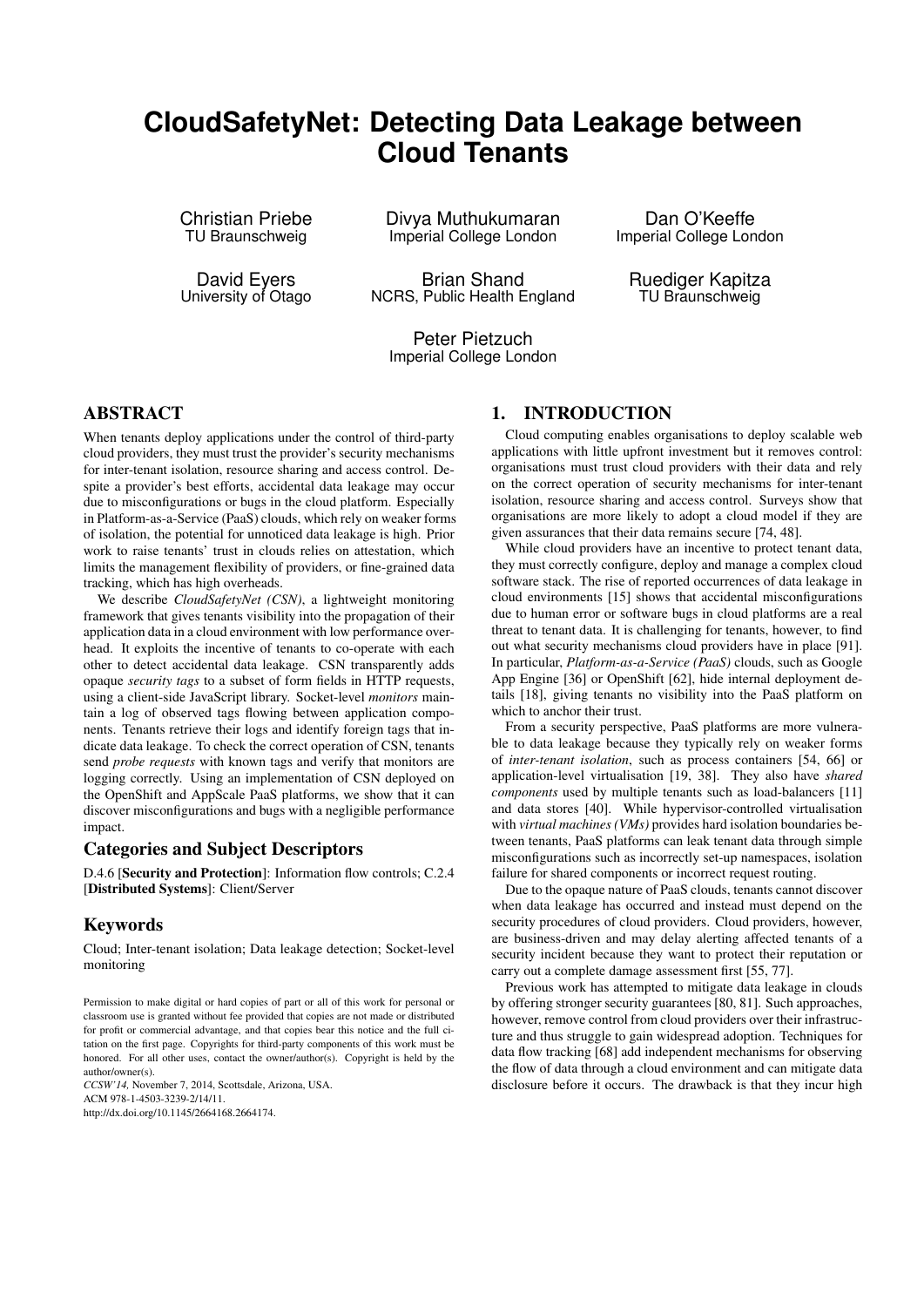overheads when tracking data at a fine granularity [68] and typically require changes to the cloud platform and applications [60].

In contrast, we observe that, since failures of inter-tenant isolation potentially affect multiple tenants in a cloud environment, there is an incentive for tenants to *collaborate* for detecting data leakage. Collaborative approaches for threat detection have proven successful in various domains, including network security [49], finance [30] and retail [72], because they offer benefits to participating organisations, such as reduced individual costs.

Instead of preventing data leakage, our goal is therefore to provide a *monitoring system* that can discover data leakage between tenants in a PaaS cloud. The system should (a) not interfere with the management operations of cloud providers in order to be easily deployable with today's PaaS platforms; (b) not have a high performance impact in terms of the throughput and latency of processed web requests; (c) be robust against misconfigurations even if they are caused by the cloud provider; and (d) enable tenants to do damage control after a data leakage incident.

We describe CloudSafetyNet (CSN), a collaborative monitoring system that examines the data flows of distributed tenant applications in a PaaS cloud in order to discover occurrences of data leakage. The idea behind CSN is that each tenant includes *security tags* in a subset of its client requests in a web application, which are then logged by a set of network *monitors*, distributed throughout the cloud environment. When tagged data breaches the isolation boundary of a tenant and is observed by another tenant's monitor, it indicates data leakage. The CSN approach makes few assumptions about the internals of a PaaS platform and is thus compatible with a wide range of existing platforms.

In more detail, CSN consists of three parts:

Client-side data tagging. To add security tags to data in web requests, CSN uses a JavaScript library, which is imported automatically as part of the client-side code of a deployed web application. The CSN library adds opaque security tags to *functionally taggable* text fields in an HTTP request, i.e. ones that are not affected by tags. A security tag consists of an application identifier and part of the field data, encrypted under the tenant's public key. A subset of all data is tagged to limit the performance impact of tag monitoring.

Socket-level tag monitoring. Tenants or the cloud provider deploy a set of *monitors* that, through dynamic library pre-loading, intercept TCP flows between processes of a distributed web application on the PaaS platform. Monitors are associated with application components, such as a tier in a multi-tier web application. Since monitors only observe incoming and outgoing network flows *passively*, they incur a low performance impact.

Each monitor records observed tags in a *tag log*, which is periodically retrieved by the tenant. To ensure the correct operation of monitors, tenants can issue *probe requests*. These requests contain a known set of *probe tags* that are indistinguishable from regular tags. A tenant can check for the existence of probe tags in their logs to verify the correct operation of the monitors.

Inter-tenant data leakage detection. Tenants attempt to decrypt the tags in their logs, and foreign tags that cannot be decrypted may belong to other tenants, indicating possible data leakage. Tenants cooperate with each other to confirm the source of leakage: they advertise foreign tags to other tenants out-of-band, e.g. through a mailing list, thus notifying the tenant whose data has leaked.

We deploy a prototype implementation of CSN on the Open-Shift [62] and AppScale [14] PaaS platforms running on top of CloudStack [17]. Using real-world web applications (Fofou [28] and WordPress [92]), we show that CSN can detect data leakage caused by several representative classes of misconfigurations and



Figure 1: Overview of the architecture of a PaaS cloud, showing web applications deployed in containers

software bugs. We also demonstrate that the CSN monitors incur only a low reduction in request throughput, even with a large number of tracked tags.

# 2. ACCIDENTAL DATA LEAKAGE

Over the years, a wide range of PaaS platforms have been developed, including Google App Engine [36], OpenShift [62] and CloudFoundry [16]. In a PaaS platform, As shown in Fig. 1, a PaaS platform can host applications belonging to multiple *tenants*. An application consists of distributed *application components*, such as front-end web servers, application servers and database back-ends.

Each application serves a set of *clients* that make requests and get responses. Data from clients is submitted through *web forms*, which are translated into *parameters* of HTTP GET or POST request methods to tenant applications. HTTP requests are sent to a web server residing in the PaaS cloud.

The components of applications are deployed on a set of virtualised nodes. Access to system resources such as file systems, memory and the network needs to be segregated correctly between different tenants. Typically this is done using a *container* mechanism [12], such as Linux containers [54]. All containers belonging to a given tenant form an *isolation group*—application data may flow between containers within the same group but should not flow from one group to another.

Tenants therefore want to discover any lapses in security that may lead to such data leakage between isolation groups. A flaw in the isolation mechanism can potentially affect any tenant—this provides an incentive for tenants to cooperate in order to detect data leakages.

#### 2.1 Threat model

As business entities, cloud providers are conscious of their reputation among tenants. It is therefore in their interest to follow security best practices when managing their infrastructure to avoid data leakage between tenants. However, despite their best intentions, cloud providers are not immune to security incidents. Past press coverage [25, 69] shows that they are susceptible to occurrences of data leakage caused by (i) *accidental misconfiguration* due to human errors or (ii) *unknown software bugs* as part of the PaaS platform (see §2.2).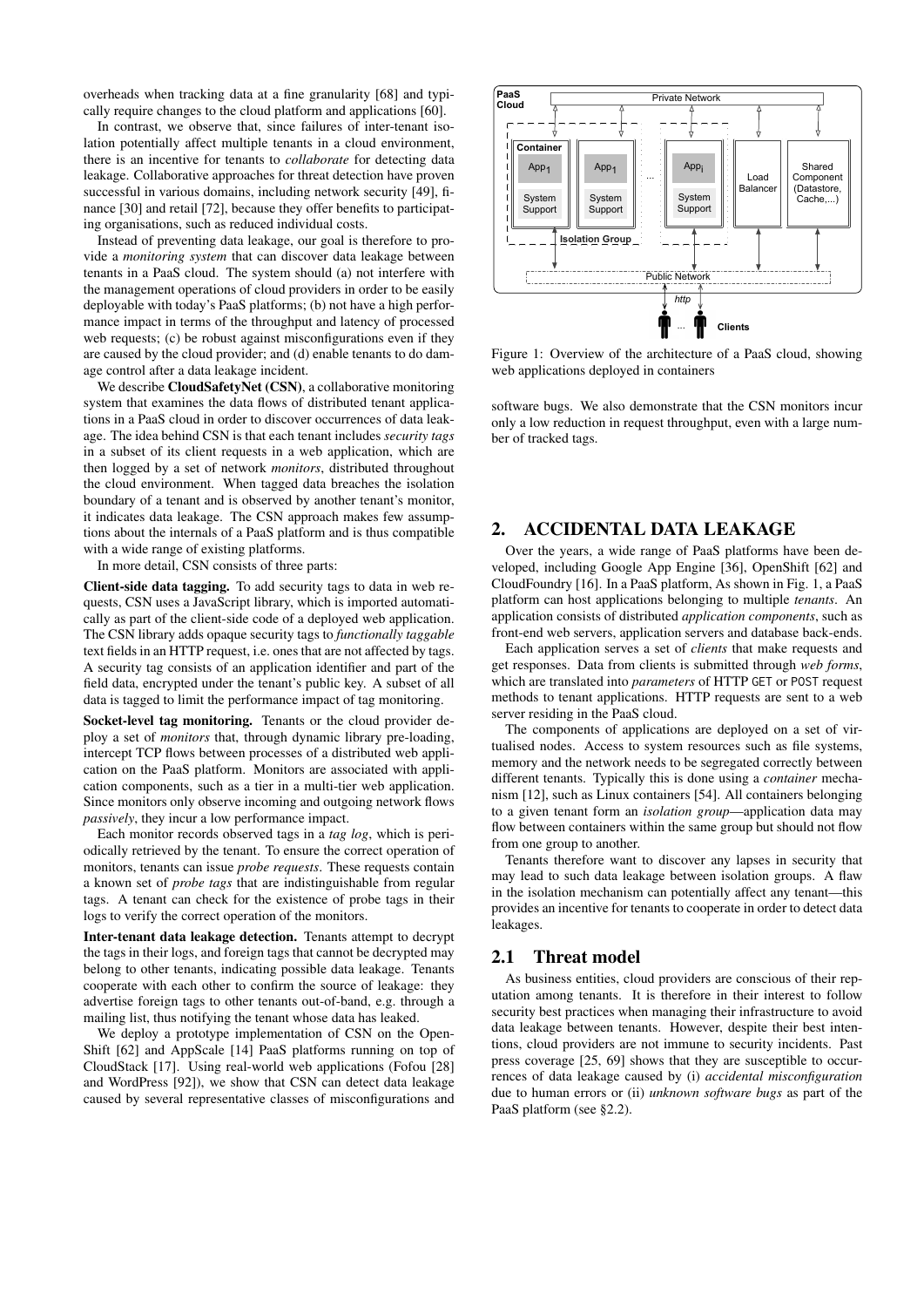In the event of a data leak occurring, however, the interests of the cloud provider are at odds with those of the affected tenants cloud providers may delay the notification of data leaks to their tenants either intentionally to protect their reputation or they may underestimate the importance of the incident altogether, not prioritising actions appropriately [74]. This prevents tenants from taking urgent remedial action, e.g. contacting financial institutions after credit card data was released.

To describe this threat model, we term cloud providers to be *"imperfect and selfish"* in dealing with security—i.e. susceptible to accidental data leaks and selfish about revealing such leaks to tenants. Note that we do not assume that cloud providers actively attempt to disclose tenant data. Since they have full control over the PaaS platform, tenants could only protect their data by encrypting it [75], but this would require changes to existing web applications, reduce performance and introduce complex key management issues.

In addition, we do not target the case of an active adversary who tries to exploit bugs in the cloud platform or the applications in order to steal data. This is an orthogonal problem, and these types of attacks can be dealt with by using existing boundary security approaches, such as firewalls.

Our approach can defend against malicious tenants or clients who introduce false positives into the leakage detection approach to slander the cloud provider (see §3.4). We cannot deal with the case in which multiple tenants collude to create artificial data leaks. Instead, by using a third-party service to authenticate tenants (see §3.3), we make such attacks harder to carry out, e.g. by preventing Sybil attacks.

#### 2.2 Misconfigurations and bugs

Cloud providers manage the servers, network and storage that are necessary to deploy a PaaS platform. Next we describe representative, previously reported, classes of accidental misconfigurations or software bugs in PaaS platforms. Such issues may result in tenant data from one application leaking to another application, to the PaaS platform or the public Internet.

Isolation failure between containers. Containers offer weaker isolation than traditional OS-level VMs but also incur lower overhead by sharing portions of the host kernel and OS instance. Linux containers [54] and its derivative Docker [22] are used by a new crop of PaaS platforms [20, 23, 64], while other platforms [65, 16, 38] use custom container technology.

To support containers, globally-visible resources, such as process IDs, file systems and network interfaces, must be wrapped in a namespace layer, which provides each container with its own isolated view. Some aspects of Linux kernel namespace isolation are still evolving [51]—this lack of maturity carries an increased risk of undiscovered bugs in the software [26].

Accidental misconfiguration of container mechanisms makes it easy to violate the isolation boundaries between tenants. For example, OpenShift uses the pam\_namespace mechanism [59] to provide poly-instantiation (i.e. multiple instances) of the /tmp and /var/tmp directories. Different applications on the same node can therefore use these directories as they normally would without interfering with each other.

The pam\_namespace mechanism relies on a configuration file in /etc/security/namespace.d/ to determine which directories need to be poly-instantiated. For example, the following configuration creates separate application-specific instances of the tmp directories under \$HOME/.tmp/: (lines are wrapped for display)

/ var / tmp \$HOME /. tmp / user : iscript =/ usr / sbin / oo - namespace init root , adm , apache

If two applications created identical files under /tmp, they would thus not observe each other's files. A configuration mistake, such as omitting the above lines, however, would result in shared visibility of the files. If there were two applications that both accessed /tmp/log.txt without poly-instantiation, they would read each other's data, leading to an inter-tenant data leak.

Some PaaS platforms, such as Google App Engine and App-Scale, achieve container isolation by applying white-lists to Java or Python classes or methods, thus preventing access to particular system calls [39]. Mistakes in the white-listing have resulted in inter-tenant data leaks, e.g. through access to the file system [10].

Isolation failure in shared components. To save resources, PaaS platforms, such as AppScale and Heroku, share application components, including load-balancers, caches and data stores, across tenants [38]. Shared components cannot rely on container isolation and instead must implement their own isolation mechanisms, e.g. based on namespace identifiers. For example, AppScale initially lacked namespace isolation for its *memcached* service, with the expectation that users want to share data between applications. It was pointed out that this could lead to inter-tenant data leakage [9].

Incorrect web request routing. A major benefit of PaaS platforms is that they allow applications to be scaled automatically or manually [63] by (de-)allocating resources based on the workload. In response to workload surges, the PaaS platform deploys the application on additional containers and uses a load-balancer to route requests between them.

Subtle bugs in the request routing logic may lead to unintended data leakage. For example, Amazon's Elastic Load Balancer [5], which routes requests dynamically between EC2 server instances, returns an IP address from a global pool of addresses. When an application is scaled down, the IP addresses are returned to the pool to be used by other applications. Due to DNS resolution caching, clients that ignore the *time-to-live* (TTL) set by Amazon continue using the old IP address, and their requests may be routed to the application of another tenant.

Incomplete data deletion. The file system accessible to applications can breach tenant isolation on PaaS platforms. When data is deleted by an application, it must be eliminated completely from all disks. Recently an incident of data leakage was reported for a cloud provider, which did not scrub block devices used by VMs. This permitted application components of future tenants to read the data of prior tenants [21].

Incorrect access control configuration. Access control mechanisms, such as SELinux [71] and AppArmor [8], are used by PaaS platforms to enforce access policies for containers when using files and processes. While permitting expressive policies, these policies can be complex to configure. A mistake in a policy configuration file may result in the incorrect labeling of resources, thus allowing data leaks. Cloud providers may also turn them off when they interfere with legitimate operations of tenant applications [47, 84].

All of the above cases involve some aspect of a breakdown of isolation between containers: data leaves the confines of one application's container and enters the container of another application. To detect such leaks, cross-container data propagation must be tracked to determine whether or not it constitutes a data leak.

#### 2.3 Requirements and existing solutions

We outline the requirements of a solution that detects accidental data disclosure in PaaS clouds and describe why existing ap-

<sup>/</sup> tmp \$HOME /. tmp / user : iscript =/ usr / sbin / oo - namespace - init root , adm , apache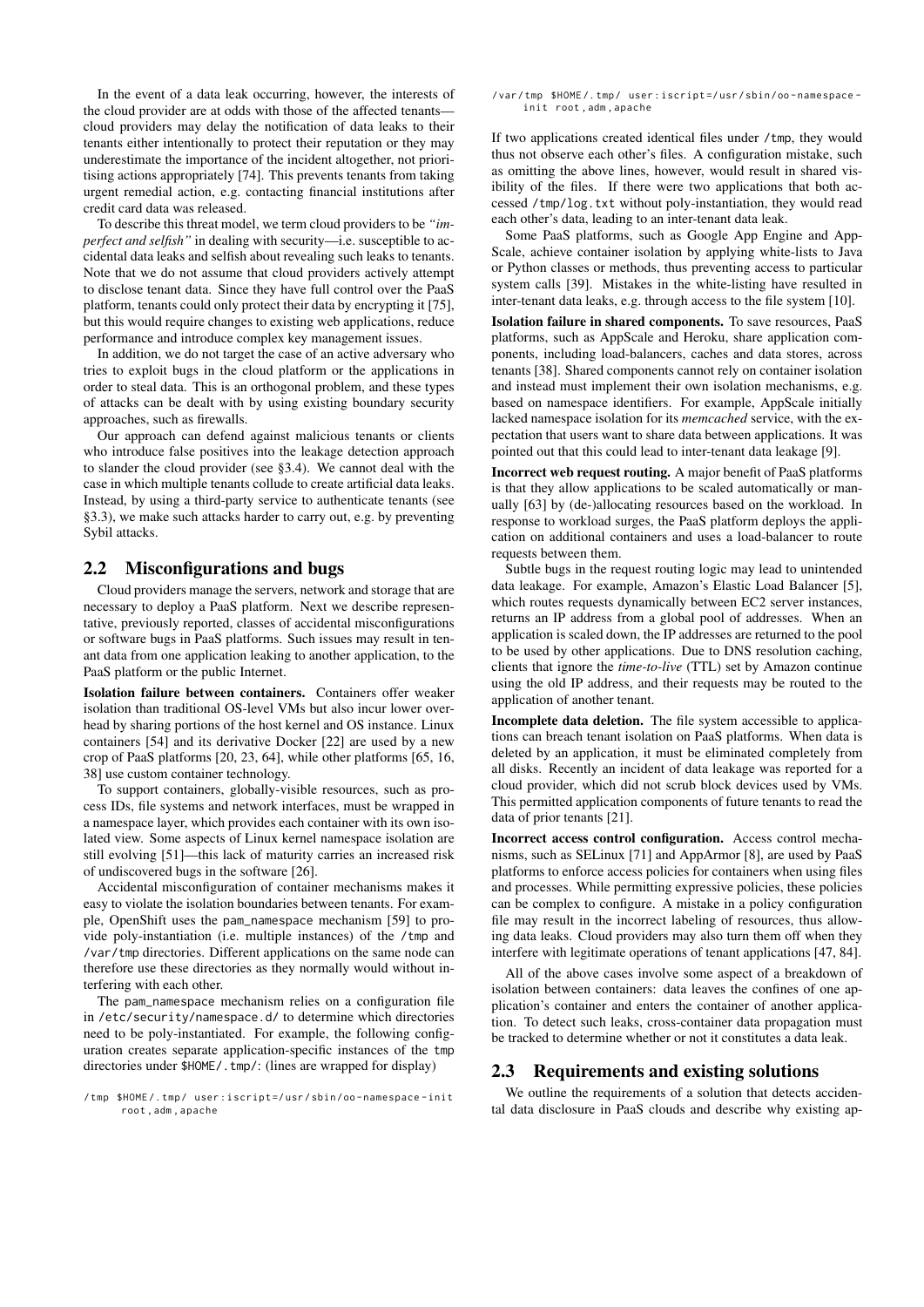proaches do not satisfy all of these requirements. We discuss related work in more detail in §6.

R1: Ease of deployment. Any solution that detects data leakage should be easily deployable in today's PaaS environments. Existing *information flow tracking* (IFT) systems [83] can track the propagation of data through a system but require substantial changes to the OS or cloud stack, or make specific assumptions about the architecture of applications [52, 98, 58]. Approaches for remotely verifying the software installed on cloud platforms based on *trusted hardware* [80] require costly hardware and software upgrades in a cloud environment.

Another challenge is that existing PaaS platforms differ in the degree of control that tenants can exert over the underlying infrastructure. For example, some platforms permit tenants to execute arbitrary processes whereas others restrict actions through predefined APIs. This makes it difficult to determine how, where and by whom a data leakage solution can be deployed.

Our solution for data leakage detection should be compatible with existing PaaS platforms and web applications, and require minimal per-application modifications.

R2: Low performance impact. To convince cloud providers and tenants to adopt a given solution, it should not reduce substantially the performance of applications. Existing solutions typically try to achieve complete isolation between tenants and thus pay a high performance cost. For example, *fine-grained IFT* [68, 83] can reduce execution performance by orders of magnitude. *Accountable VMs* [42] can offer tenants assurance that their VMs execute correctly but require tenants to have local resources in order to reproduce all execution. Approaches that *encrypt* all tenant data can give strong security guarantees but incur costs of encryption and computation on encrypted data [35, 75].

We argue that it is acceptable to offer weaker security guarantees, which in turn have a negligible performance impact. Our solution should not attempt to prevent all data leakage but instead discover the majority of instances in a timely fashion.

R3: Robustness against misconfiguration. Since our threat model assumes that the cloud provider may introduce misconfigurations, we cannot assume that a given solution for data leakage detection is deployed and configured correctly. While approaches based on trusted hardware [80] can operate in untrusted environments, they withdraw control from the provider over their own infrastructure.

We want to provide a solution in which tenants can check the correct operation of data leakage detection without relying on external hardware support. In addition, data leakage detection itself should not jeopardise the confidentiality of data.

R4: Enable data leakage response. A tenant whose data has experienced data leakage should have a chance to respond to the incident before it becomes public, as in the case of vulnerability disclosure. Tenants may want to take quick remedial action, such as asking their clients to change passwords in a timely fashion.

Our solution should therefore not expose the identity of tenants who were affected by data leakage to other unaffected tenants.

## 3. CloudSafetyNet DESIGN

To meet the aforementioned requirements, we describe the design of *CloudSafetyNet (CSN)*, a system that monitors the data flow within a distributed tenant application on a PaaS platform to discover occurrences of accidental data leakage. The main idea behind CSN is to add *monitors* to applications in order to capture the propagation of a *subset* of all client data in network flows, which is *tagged*. If the subset is sufficiently large, tagged data is likely to be affected in the event of data leakage.



Figure 2: Design of the CSN monitoring system

The monitors may be deployed either by cloud providers or tenants depending on the specific PaaS platform. The cloud provider would deploy monitors in platforms, such as AppScale, in which tenants have no control over the underlying infrastructure beyond the ability to upload their application code and set configuration options. Other PaaS platforms, such as OpenShift, are closer to infrastructure-as-service (IaaS) offerings—tenants exert greater control over the infrastructure. In such cases, they can deploy monitors independently, without cooperation from the cloud provider.

Tenants then *cooperate* with each other to discover data leakage. Based on collaborative efforts in other fields, such as security threat information sharing [31, 89, 72], it has been shown that even competitive tenants find it mutually beneficial to share information that helps identify data leakage in a cloud platform. We use a trusted third-party service that authenticates tenants and allows them to exchange information about data leaks, similarly to software vulnerability databases [1].

As shown in Fig. 2, a deployment of the CSN system in a PaaS cloud consists of three main parts, which we introduce below:

(1) Client-side data tagging. Form-field data in HTTP requests is appended automatically with opaque *security tags* at the clientside. This is done using a JavaScript library that is imported as part of the client-side code of a deployed web application. Tags indicate to a monitor what to log, and they are encrypted with a tenant's public key. To avoid having to modify web applications in order to support in-band tags, CSN adds tags to a subset of form fields, which are *functionally taggable*, as explained in §3.1. By tagging only a subset of all data, the overhead of data flow tracking is reduced (requirement R2).

(2) Socket-level tag monitoring. Socket-level *monitors* intercept network flows between processes of a distributed web application on the PaaS platform. Monitors log the tags that they observe in a *tag log*. If foreign tags belonging to other tenants are recorded in a tag log, it may indicate inter-tenant data leakage.

Tenants can periodically issue *probe requests*, which contain a known set of *probe tags*. Since these probe tags should be present in the tag logs, they allow tenants to check if monitors operate correctly. This makes CSN robust against accidental misconfiguration by the cloud provider (requirement R3).

(3) Inter-tenant data leak detection. To detect foreign tags in their tag logs, tenants try to decrypt the tags. If the decryption fails, it indicates that the tag belongs to another tenant and must have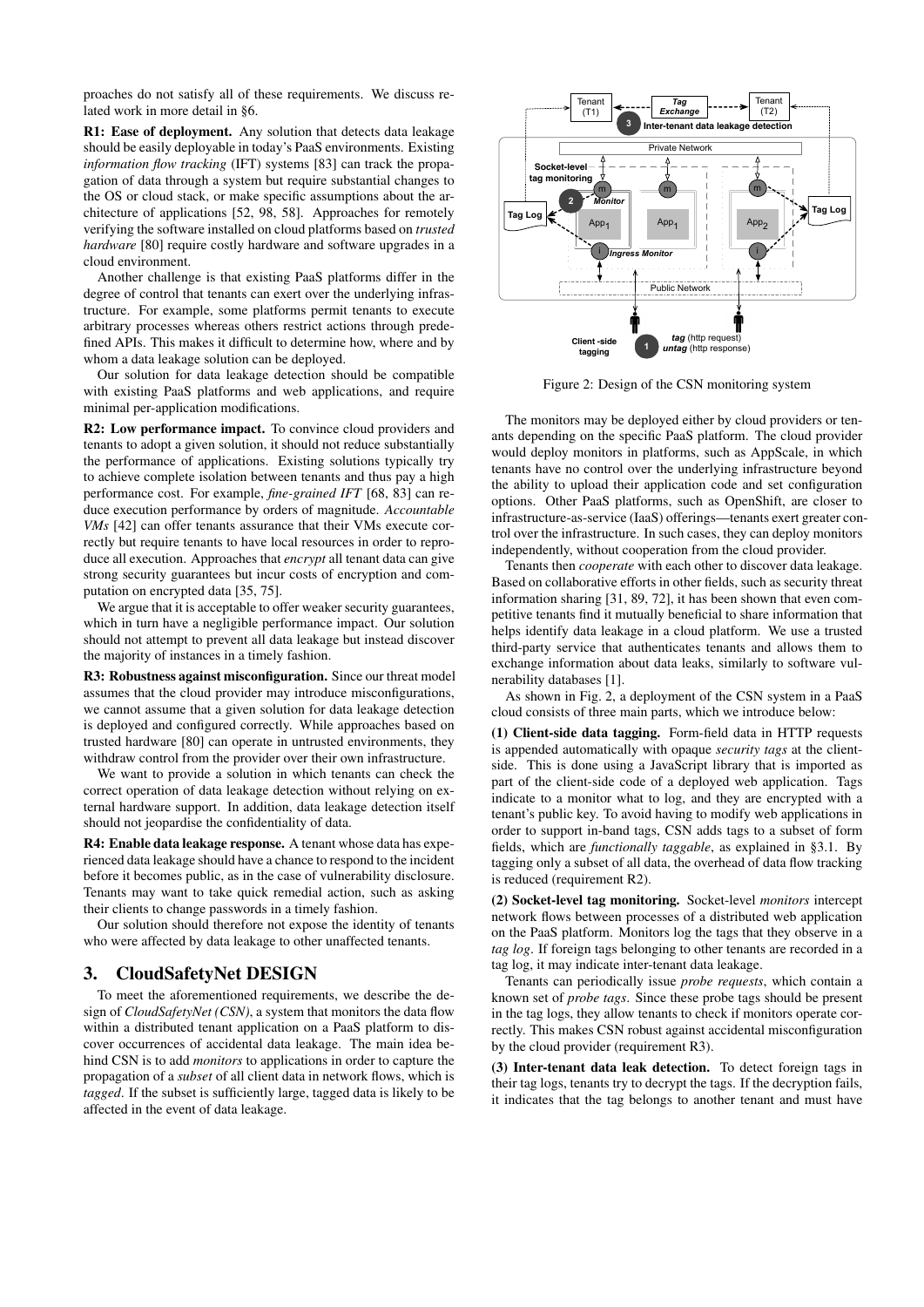

Figure 3: Tagging, logging and data leakage detection in CSN

breached the isolation group to have been observed by a monitor. Tenants exchange such foreign tags with each other out-of-band in order to confirm the source of data leaks cooperatively.

Fig. 3 illustrates the overall process of tagging, monitoring and leakage detection in a sample scenario with two tenants, tenant A and tenant B. The individual steps are discussed in detail in the following sections.

#### 3.1 Client-side tagging

Clients tag form-field data in web requests, which enables monitors to observe how this data propagates within the PaaS platform (see Fig. 2). The tagging approach is driven by the requirement that we want to make few if any changes to distributed web applications (requirement R1). As a result, CSN is limited to tracking form-field data that we call *functionally taggable*, which is defined by two conditions on how the application uses the data:

DEFINITION 1 (FUNCTIONALLY TAGGABLE). *Data*  $\mathscr{D}$  *from a form field is considered* functionally taggable *in application*  $\mathscr A$  *if (1)*  $\mathscr D$  *is not modified by*  $\mathscr A$  *and* (2) appending data to  $\mathscr D$  does not *change the outcome of any operations performed on*  $\mathscr{D}$  *by*  $\mathscr{A}$ *.* 

Tags are constructed to be unique, i.e. they have low probability of occurring naturally as part of client requests. This means that applications can perform operations such as keyword searches on tagged data. For example, WordPress lets users create blogs through a web form with fields for "topic" and "content". The only operations performed on data in both fields is keyword-based search, making both fields candidates for tagging. On the other hand, fields that store dates or postcodes are not functionally taggable because they may be subject to comparison operations.

Prior work [76] has shown that a majority of functionality in today's web applications is related to storing and sharing of data. Therefore a significant amount of data processed by these applications, especially personal information, such as first and last names, addresses and posts, are functionally taggable.

Format of tags. Tags serve two purposes. They (i) indicate to monitors what to look for in intercepted data flows; and (ii) help tenants identify the source of a leak. A tag has the following format:

(*tag-marker*, *ENC*(*PKtenant*,{*app-id*, *data-fragment*})

To keep monitors simple and efficient (requirement R2), we use a single *tag-marker* that all monitors search for. The marker is a unique string that has a low probability of occurring naturally as part of the application data.

To pinpoint the source of a data leak (requirement R4), tags relate back to the application and field data that they are associated with. They contain an *application identifier* (*app-id*) to determine which application the data belongs to, and a *data-fragment* of the original form-field data. This allows tenants to understand what data leaked and take remedial action. Since form field data can be large, only a small fixed portion of it is stored in the *data-fragment*.

To protect the information in the tag, each tenant has a public/private key pair (*PKtenant*, *SKtenant*), and the *app-id* and *datafragment* are encrypted with the public key of the tenant *PKtenant*. Encrypting the *app-id* serves two purposes: (i) it allows a tenant to determine if it can successfully decrypt the tag; and (ii) it hides the identity of the affected tenant in the event of a data leak (requirement R4). Encrypting the *data-fragment* protects against accidental data disclosure by the CSN system itself (requirement R3), e.g. due to exposed tag log files, and hides the data from other tenants during tag exchange (see §3.3).

Selection of tagged fields. The number of form fields that are tagged influences the probability with which CSN can detect data leaks—leaks of untagged fields go undetected. On the other hand, tagging every field impacts performance and the size of tag logs. The fact that we consider only functionally taggable form fields limits the number of fields that are tagged.

We assume that tenants have sufficient knowledge about their applications to determine which fields are functionally taggable. They specify all such fields to be tagged, which maximises the probability of data leak detection. Previous work [76] has shown that such fields can be identified automatically using program analysis.

Fig. 3 shows two tags, Tag 1 and Tag 2, that are used to tag formfield data of two applications belonging to tenant A and tenant B, respectively. Tagging is done by the CSN JavaScript library in a client's web browser (see §4).

# 3.2 Tag monitoring

Monitors execute within tenant containers and observe the network flows of the application. As shown in Fig. 2, each application component, such as a web front-end or a data store, has a monitor attached to it that tracks incoming and outgoing data. Monitors examine intercepted data to search for *tag-markers*, as introduced by the client-side. If a monitor observes a marker, it writes the encrypted tag data that follows it to a tag log.

To detect a data leak, a tenant must determine if data entered its application through valid means, i.e. through one of its designed entry points such as a web server that accepts client requests. We assume that leaked data does not enter through such entry points. Monitors that are deployed at the entry points to an application are termed *ingress monitors*, e.g. they observe incoming client HTTP requests from the public network (see Fig. 2). Depending on the application deployment, there may be multiple ingress monitors.

Fig. 3 shows the order in which tags that are introduced at the client-side are observed, first by the ingress monitor (step 1) and then by other monitors (step 2).

Socket-level monitoring. Our objective is to monitor all incoming and outgoing tenant data in an application without making changes to the application and without being tied to the specifics of a given PaaS platform (requirement R1). We assume that data that leaks to another tenant eventually is observed at the network level, either as a response to a client request, or when it is processed by an application component residing in a different container.

To detect inter-tenant data leaks, we want to know if a tag was observed entering or leaving a particular isolation group via the network. We therefore deploy monitors using *socket-level interception* within each tenant container. Sockets sit at the entry and exit points at which network data enters and leaves a container.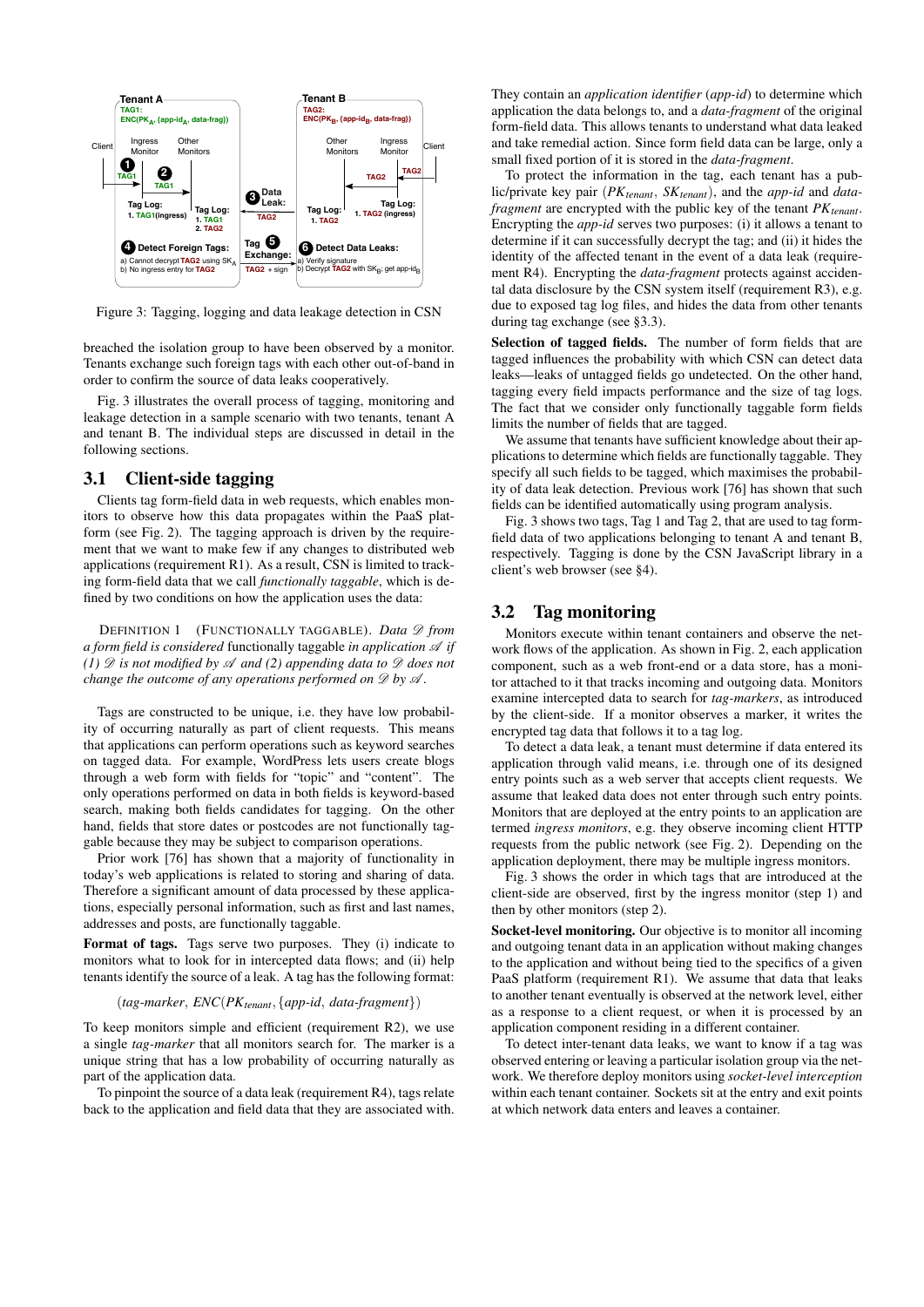Tag logs. As illustrated in Fig. 3, monitors record the tags that they observe in a *tag log*. It stores the encrypted portion of the tags without further processing. This design enables monitors to be kept deliberately simple—since they passively observe network flows, they do not introduce a substantial overhead during application execution (requirement R2).

Below we give an example of the entries in a tag log. It contains the encrypted *app-id* and *data-fragment*. In addition, if a log entry was generated by an ingress monitor, an *ingress* flag is set to 1 to identify it as part of a client request from the public network:

```
MWRkNmUyY2VhZGQ5NWFlODUwNGI0M2UyYmFiNDEyY ... 1
NKosty42GhITQ3NW2BTODUwJGL8MKUpYrFiIEyYPP ... 0
MWRkNmUyY2VhZGQ5NWFlODUwNGI0M2UyYmFiNDEyY ... 0
```
Probe requests. Monitors themselves may be misconfigured or deployed incorrectly, e.g. a cloud provider may accidentally deactivate a monitor. Tenants should therefore be able to check if their monitors operate as expected (requirement R3). They cannot assess the correct operation of monitors by considering the tag logs alone because they do not know the requests issued by external clients.

As a solution, tenants periodically have a special client issue *probe requests*, which are valid web application requests but contain a set of *probe tags* only known to the tenant. Probe tags lead to a deterministic sequence of entries in the tag logs of an application. After issuing a probe request, a tenant can check if the logs contain the corresponding probe tags. If probe tags are missing, tenants know that the monitors are not functioning correctly, and they can take remedial action. From the perspective of monitors, however, the probe tags are indistinguishable from regular tags.

The frequency of probe requests is decided by the tenant and depends on how much they trust the correct deployment of the CSN system, and how much of their application's resources they can afford to allocate towards processing of probe requests.

#### 3.3 Data leakage detection

Tenants periodically retrieve the tag logs of all monitors that are part of their isolation group. They audit the logs by trying to decrypt each log entry using their private tenant key *SKtenant*. A successful decryption indicates that the tenant can see their own *appid*. If decryption fails, this tag could have leaked from another tenant's application. The tenant then has to validate that decryption failure is due to a genuine data leak, as described below.

Validating data leaks. Since a tenant's public key *PKtenant* and *app-id* are known publicly, a malicious client could spoof data leakage to damage the reputation of a cloud provider. For example, a malicious client of tenant A can send a request with a tag that contains the *app-id* of tenant B and is encrypted using B's public key  $PK_B$ . When tenant A is unable to decrypt the tag, it would assume that this is a leaked tag.

To protect against this, a tenant checks if the tag was observed by an ingress monitor. If there is a corresponding entry for the tag with the *ingress* flag set, the tag originated from one of the clients of that application and therefore does not constitute a data leak.

In Fig. 3, we see that, due to a data leak (step 3) from tenant B to tenant A, Tag 2 is present in tenant A's tag log. Tenant A determines that Tag 2 is a foreign tag because the tenant is unable to decrypt it and does not have an ingress entry for it (step 4).

Tag exchange. After a tenant discovers a foreign tag without an ingress entry, it shares the tag out-of-band with other tenants, who can determine if the tag belongs to their application. We propose using a trusted third-party service that authenticates tenants and allow them to post data leaks in a database, which can be searched by other tenants, similarly to vulnerability databases for software

bugs [1, 3, 2]. Authenticating tenant identities makes them reputationconscious and deters false claims. It also prevents a malicious tenant from creating multiple identities in order to post and confirm false data leaks, slandering the cloud provider.

In Fig. 3, tenant A shares Tag 2 through the tag exchange mechanism (step 5), and it is received by tenant B. Tenant B checks the signature, decrypts the tag with its secret key  $SK_B$  and finds its own *app-id* (step 6). This indicates that it was the source of the data leak.

# 3.4 Discussion

Does the tag log grow too large? Over time, the sizes of tag logs will grow. Tenants can control log sizes by selecting the number of tagged form fields. However, the actual workload can affect log sizes beyond tenant control. For example, a SELECT query in Word-Press may return 100 responses based on a keyword match of post titles. If CSN tags the "title" form field, this results in 100 corresponding entries in tag logs.

There are ways in which log sizes can be reduced: (i) duplicate entries need not be stored in tag logs, because tenants need only observe the first occurrence of a tag; and (ii) tag logs may be rotated after tenants have audited them: once a tenant has checked a tag, there is no further need to store it (unless the cloud provider requires the log for dispute resolution).

Ingress tag entries from logs, however, must be stored for longer because they help determine if a data leak is genuine. Typically the number of ingress tag entries is equal to the number of unique client requests made to an application. Since only existence testing is required for ingress tag entries, they may be compacted using Bloom filters [13].

Does CSN detect all data leaks? CSN detects leaks only along monitored data paths. We made a deliberate design choice to place monitors as part of the application components at the network level, because, ultimately, the data must be seen at the network before it reaches clients. For example, a file-system leak between two colocated tenants will be detected by our approach if and when that data reaches the network.

To gain greater visibility into data propagation in a cloud environment, monitors may also be deployed in other parts of a PaaS platform such as file system implementations, shared data stores, caches, etc. This would require, however, more substantial changes to the PaaS platform.

Even when a monitor observes network traffic between application components, if that traffic is encrypted, the monitor is unable to detect tagged data. In particular, with HTTPS client connections, socket-level ingress monitors will not observe tags. Encrypted traffic can be managed by intercepting communication at higher layers of the software stack. For example, to handle HTTPS ingress communication, a library pre-loading mechanism could intercept at the TLS/SSL layer in the webserver instead of the socket level [29], or traffic could be monitored by a reverse proxy.

Finally, CSN can only handle cases where tags propagate unmodified with the data, including when data is exposed through a data leak. We justified this assumption in §3.1.

Can an attacker spoof data leaks? An attacker may try to slander the reputation of a cloud provider by spoofing a data leak using CSN. Since all the information needed to construct a tag is public, an attacker may act as a client of two tenant applications and try to introduce the same data with the same tag into both applications. As described in §3.3, we can detect such an attack using ingress logs: when a tenant cannot decrypt a foreign tag, it validates it as a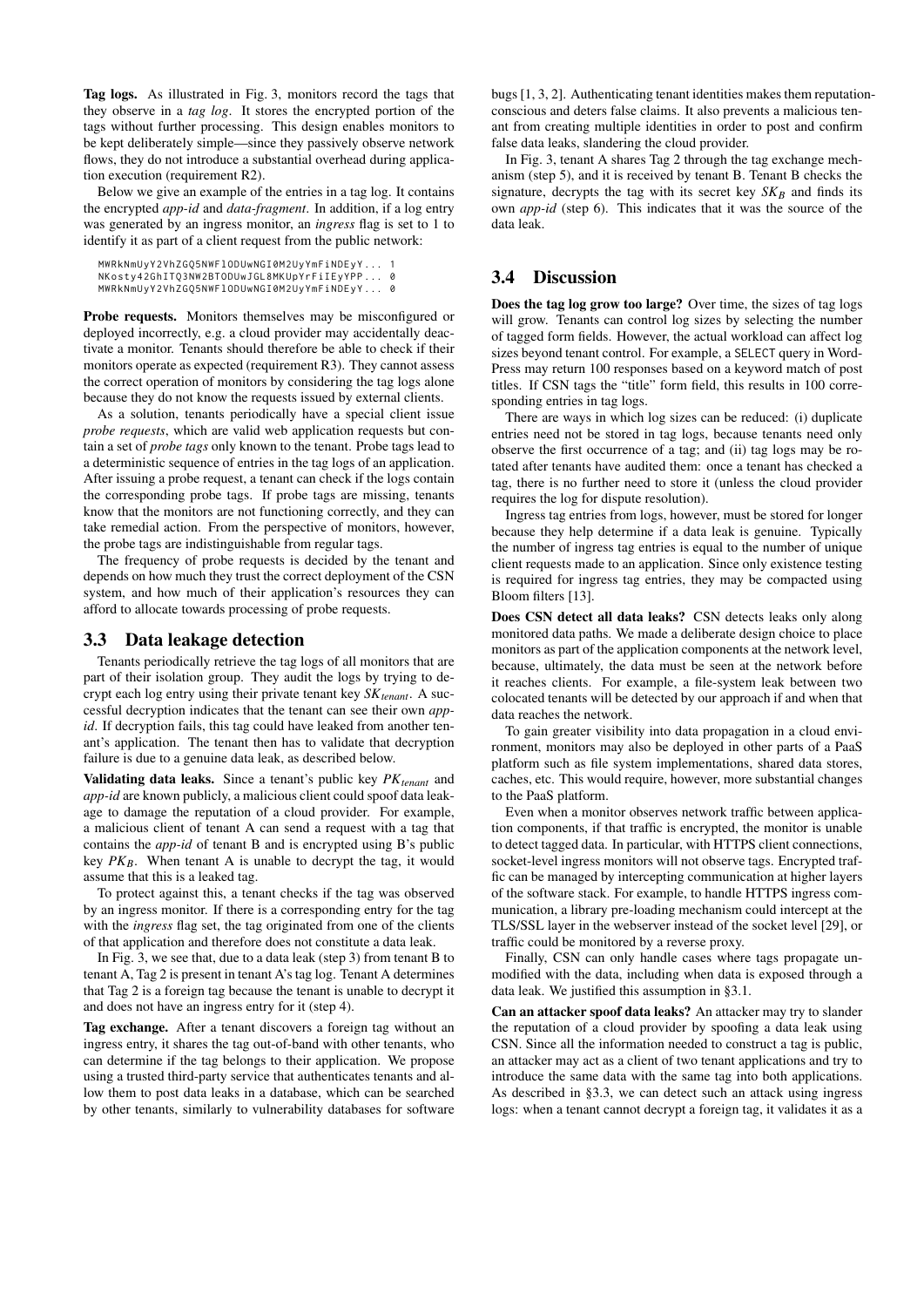genuine data leak by ensuring that there is no corresponding ingress log entry.

If an attacker can gain control of a tenant, it could try to act as a client of another tenant's application, insert a tag into that application and introduce the same tag into its own application out-ofband. To prevent this attack, ingress monitors have to be extended to add a random nonce to each observed tag. This permits tenants to ignore foreign tags received through the tag exchange mechanism that decrypt successfully but whose nonce does not match an entry in their ingress logs. Preventing this attack comes at the cost of making monitors active, thus increasing their performance impact.

The above strategy cannot defend against an attacker that is permitted to gain control of multiple, colluding tenants. However, such an attacker can only demonstrate spoofed data leaks between applications that they control and not applications of other tenants.

How many participating tenants does CSN need? The success of CSN in detecting a given data leak depends on how pervasive the leak is and the number of tenants participating in CSN that will report a leak. The probability *p* that a data leak is reported is:

$$
p=1-\binom{n-j}{k}\bigg/\binom{n}{k}
$$

where *n* is the total number of tenants in the cloud environment, *j* is the number of participating CSN tenants and, *k* is the number of tenants affected by the leak. For example, if 15% of tenants participate in CSN, and a given data leak affects a random 15% of the tenants, the probability of the leak being reported is 93%. Therefore, even with a small incremental deployment of CSN, tenants benefit from better security.

# 4. IMPLEMENTATION

Our implementation of CSN consists of three main components: (i) a JavaScript library for client-side tagging; (ii) a library that implements socket-level monitoring; and (iii) a service for clients to retrieve tag logs.

Client-side tagging library. To support a wide range of modern web applications, we use JavaScript as a basis for implementing client-side tagging of data. Our client-side tagging library has only 160 LOCs and uses the pidCrypt library [73] for encryption support needed to generate security tags. We use RSA for encryption with a 2048-bit key and apply salt to strengthen the encryption's protection against cypher-text matching attacks. We assume the use of an encryption scheme that maintains key-privacy.

Ahead of deployment of a given web application, a tenant needs to decide on the set of fields in a web form to extend with security tags (see §3.1). Web pages that include sensitive form fields have to be modified as described in the following before they are deployed as part of the tenant's application.

The listing in Fig. 4 shows an example of an HTML page, with the modifications to add security tags using our JavaScript library underlined. First, the tagging library is added to a web page (line 3). The class attribute is used to indicate that a form is subject to data leakage detection (line 7). Form fields that should include a tag are marked with another class annotation (lines 9–10).

The creation of security tags occurs after the form was filled with data in a client's web browser and is about to be submitted to the application's web server. Our tagging library intercepts onSubmit events of forms that are annotated with the csn-tagged-form class and adds security tags to annotated form fields. For this, the CSN library has to include the tenant's public key *PKtenant* and the *appid* required for generating application-relatable security tags.

```
1 <html>
2 < head > 3 < scrin
     3 <script_src =" csnlib .js" > </ script >
 rac{4}{5}5 \times/head ><br>6 \leq hod v >

 7 <form action="some.php" class="csn-tagged-form">
 8 <input type = " text " name = " title " >
9 <input type = " text " name = " full_name "
                 class =" csn - tagged - field ">
10 <textarea name="comment"
                 class =" csn - tagged - field "> </ textarea >
11 \langleinput type = "submit" value= "Submit" > \langle/form >
       \langle/form >
13
14 </body<br>15 </html>
      \langle/html>
```
Figure 4: Use of the CSN JavaScript library for client-side tagging

Similarly, when data is returned from the web server as part of an HTTP response, security tags must be removed from the data. The tagging library registers a handler for DOMContentLoad events, which are issued by the browser when a page is loaded. Upon receiving this event, the library traverses the Document Object Model (DOM) [24] tree and removes tags from content elements before the page is displayed.

Besides handling the transparent addition and removal of tags for web forms, the tagging library also exposes two functions, tag() and untag(), which developers can use to control the tagging of non-form data explicitly, e.g. when using AJAX [34].

Socket-level monitor library. We want to provide an implementation of monitors that can observe all incoming and outgoing data to and from a tenant container (a) independently of the specifics of a given PaaS platform and (b) with a low performance impact. We implement monitors as a C-library, which intercepts socket connections at a process level and monitors network streams for security tags. This makes it easy to support existing applications without requiring kernel-level changes.

The monitor library intercepts data of a process by wrapping the libc library functions responsible for socket communication (i.e. read, write, send and recv). The library is pre-loaded at processcreation time using the LD\_PRELOAD mechanism. This makes it straight-forward to integrate it with processes used by existing PaaS platforms such as OpenShift. OpenShift starts components such as MySQL through start-up scripts, which are modified to load monitors by setting two environment variables, LD\_PRELOAD to preload the CSN library and CSN\_LOG\_FILE to specify the location of the tag log file to be used by the monitor:

```
LD_PRELOAD=/usr/lib/libcsnmon.so
```

```
CSN_LOG_FILE =$ OPENSHIFT_DATA_DIR / csn / mysql . log \
usr/bin/mysqld_safe --defaults-file= \
```

```
$ OPENSHIFT_MYSQL_DIR / conf / my . cnf > / dev / null 2 >&1 &
```
# 5. EVALUATION

Our evaluation goals are to investigate the ability of CSN to detect instances of data leakage and to measure its impact on performance. We reproduce the different classes of data leakage, as discussed in §2.2, and investigate how CSN is able to detect them. We also explore the performance of CSN under a realistic web application workload and in micro-benchmarks.

## 5.1 Experimental set-up

All experiments use a set of 4 GHz VMs with 6 GiB of RAM running as part of a local CloudStack deployment. The operating system is either CentOS 6.4 64-bit for experiments that relate to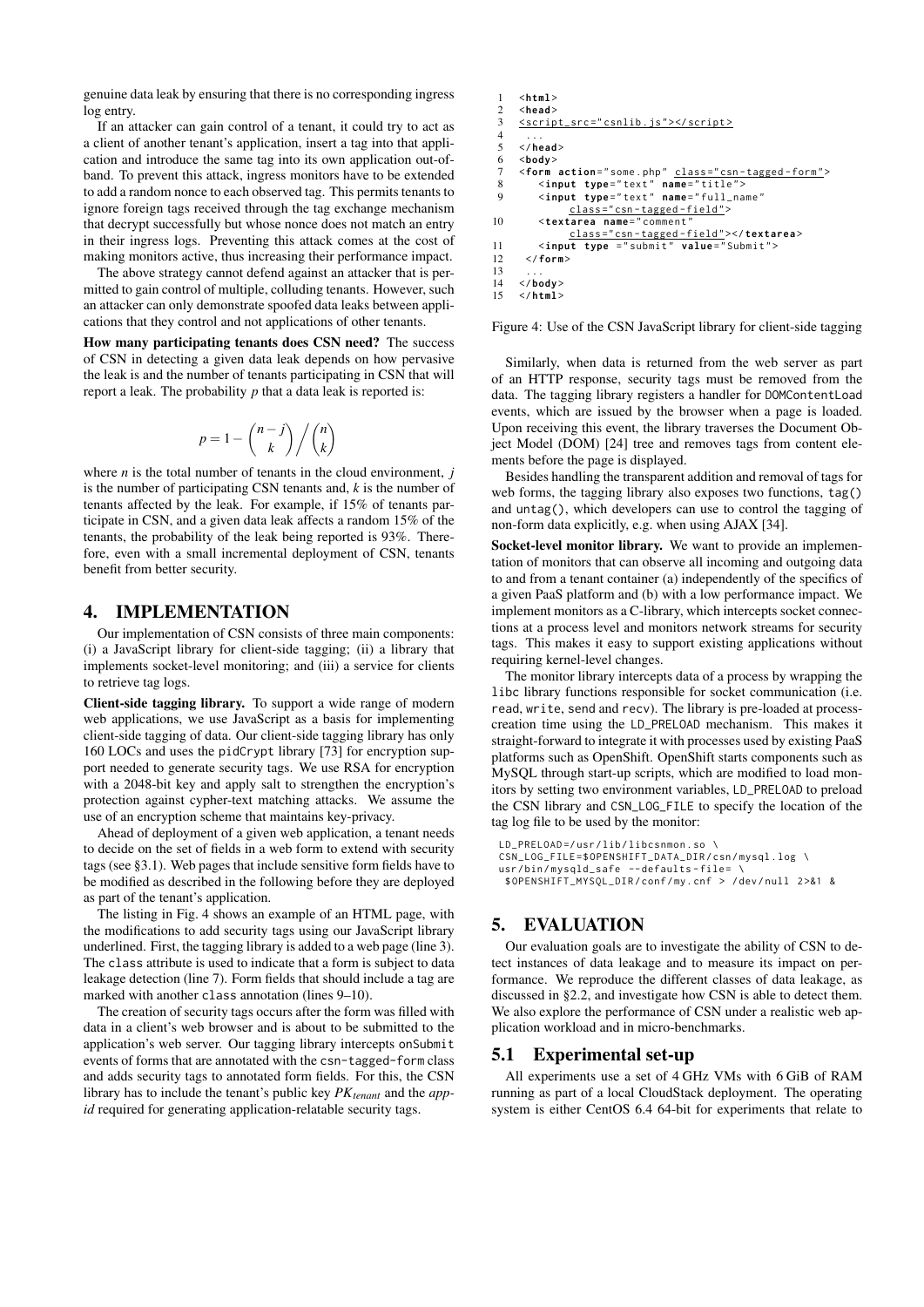Table 1: Instances of misconfigurations and bugs that can lead to accidental inter-tenant data leakage. The rightmost three columns indicate the particular platform used in experiments.

| <b>Class</b>                             | <b>Instance</b>                  | <b>Affected platforms</b>                              | <b>Platform</b><br>used | <b>Description</b>                            | Data leak                                 |
|------------------------------------------|----------------------------------|--------------------------------------------------------|-------------------------|-----------------------------------------------|-------------------------------------------|
| Isolation failure<br>between containers  | Shared kernel<br>namespace       | OpenShift, CloudFoundry,<br>Heroku, Dokku, Deis, Flynn | OpenShift               | Omitted / tmp config<br>line in pam_namespace | Apps read same file<br>in $/\text{tmp}$   |
|                                          | Language/library<br>whitelisting | Appscale, App Engine                                   |                         |                                               |                                           |
| Isolation failure in<br>shared component | Shared cache<br>namespace        | App Engine, AppScale,<br>Windows Azure                 | AppScale                | Removed app id from<br>_GetKey in memcached   | App reads / tmp file<br>of another app    |
|                                          | Shared data<br>store namespace   | Appscale, App Engine,<br>Heroku, Force.com             |                         |                                               |                                           |
| Incorrect request<br>routing             | Load balancer                    | OpenShift, AppScale,<br>CloudFoundry                   | OpenShift               | Wrong IP address in<br>haproxy.conf           | Requests forwarded<br>to wrong app        |
| Incomplete data<br>deletion              | Tenant data not<br>deleted       | All                                                    | OpenShift               | Filesystem remounted<br>with old data         | App sees / tmp files<br>of another tenant |

OpenShift or Ubuntu 12.04 64-bit for all other experiments. For OpenShift, we use version 2 of the open-source implementation OpenShift Origin; experiments with AppScale run on version 1.11.

## 5.2 Data leakage detection

Table 1 summarises the instances of misconfigurations and bugs that we evaluate that cause data leaks between tenants' applications. For each instance, we send a client request to the application in order to trigger the data leak and check if CSN can detect it.

Isolation failure between containers. We show that CSN detects data leaks caused by misconfiguring pam\_namespace [59], which OpenShift uses to provide container-specific instances of the /tmp and /var/tmp directories. Without isolated instances of the /tmp directory, two deployed applications can end up using the same file, resulting in a data leak. To recreate this problem, we use a minimal PHP application, which accepts data from a single form field and writes it to a file named /tmp/request.txt. It then returns the contents of the file to the client.

*Misconfiguration.* To introduce this data leak, we omit the directive within /etc/security/namespace.d/tmp.conf that instructs pam\_namespace to create isolated instances of the /tmp directory. We also disable SELinux on the node running the containers.

*Tagging and deployment.* We mark the form field of the application to be tagged at the client-side. We deploy two instances of the application in our OpenShift installation. Instance A receives a client request, then instance B receives one. Since there is only one container per application, each tenant has one tag log.

*Leak detection.* Instance A logs two tags: an ingress and a noningress tag for the request and response, respectively. It is able to decrypt both tags successfully.

Instance B, however, has three tags in its tag log: one ingress and non-ingress tag from its own client and a third tag, corresponding to instance A's data that leaked through the /tmp file. It was logged by the monitor when sent as part of the response to the client of instance B. Instance B is unable to decrypt this tag. Since there is no ingress entry for this tag, instance B advertises it as a data leak. Instance A decrypts the tag and confirms the data leak.

Isolation failure in shared component. In Google App Engine and AppScale, a *memcached* service is shared between applications by default [37]. We introduce a previously-reported bug in the AppScale platform when using *memcached* [9]. To observe data leakage, we use a Python forum application called *Fofou* [28], which lets clients create forums and post comments.

*Misconfiguration.* In AppScale, the keys that are used for *memcached* lookups are prefixed with an application identifier. We modify the code of the \_GetKey function in /AppServer/google/ appengine/api/memcache/memcache\_distributed.py to remove this application identifier.

*Tagging and deployment.* We mark the form field "title" in Fofou for tagging and deploy two separate instances, instance A and instance B, of the application on our AppScale deployment. One client of each application instance sends a request to create a forum. The client of instance B then requests a list of forum topics and is able to see the forum created in instance A.

*Detection.* Instance A only has two identical tag entries, an ingress and a non-ingress one; the latter corresponds to the data being sent to the container that runs *memcached*. It is able to decrypt both tags.

Instance B has six tag entries in its log: (1) an ingress entry for its own data; (2) its own data propagating to the *memcached* container; (3) instance A's data retrieved from the *memcached* container; (4) its own data retrieved from the *memcached* container; (5) instance A's data sent to the client; and (6) its own data sent to the client. It is unable to decrypt tags (3) and (5), and has no ingress entries for them. It forwards them to instance A, which can decrypt them, indicating a data leak.

Incorrect request routing. When applications are scaled in Open-Shift, the *haproxy* [45] service is used to load-balance between multiple containers serving the same application. We introduce an error in the configuration file read by *haproxy* to decide how to route requests between different containers.

*Misconfiguration.* We deploy two instances, A and B, of Word-Press and manually scale them to use two containers for handling client requests. The *haproxy* of instance A load-balances between containers 1 and 2, and the *haproxy* of instance B load-balances between containers 3 and 4. We then change the configuration file of instance A in ~/haproxy/conf/haproxy.cfg to replace the IP address of container 2 with that of container 4.

*Tagging and deployment.* We select the form fields "post-title" and "content" for tagging. Since the load-balancing is performed in a round-robin fashion, the second client request to instance A is routed to container 4 serving instance B.

*Detection.* Since the instances are scaled, there are two tag logs per instance, corresponding to the two containers serving the instances. Containers 1 and 3 have the ingress monitors for instances A and B, respectively, because they run the *haproxy* services. Due to the leak, instance B sees two entries in the tag log of container 4, caused by the data entering container 4 and leaving container 4 to go to the MySQL container. Instance B is unable to decrypt these two tags and has no ingress entries for them. Instance A decrypts them successfully.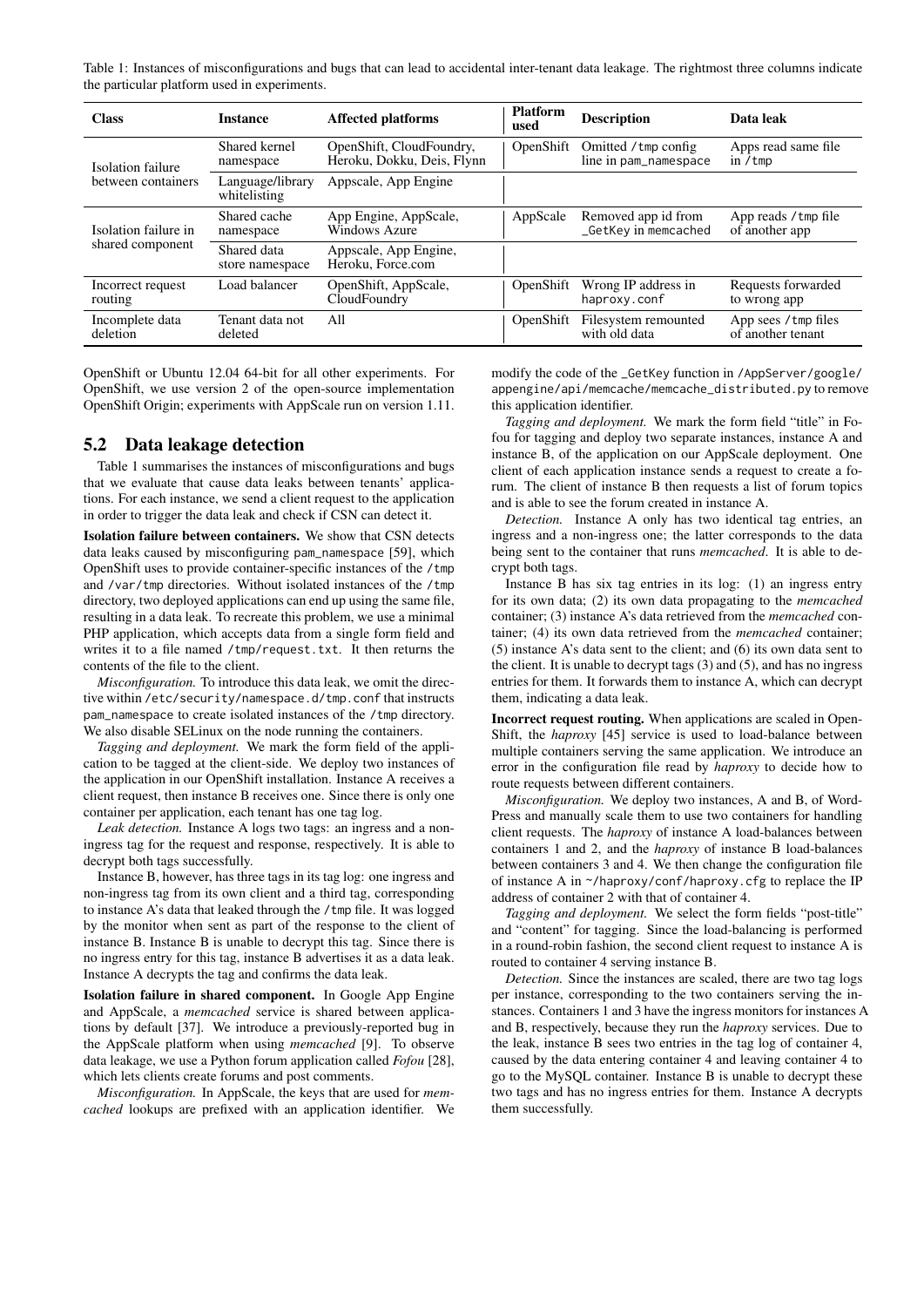

of HTTP response data





Figure 8: Request throughput with different number of concurrent clients

Incomplete data deletion. In this scenario, a system administrator inadvertently forgets to delete and recreate a file system. Instead the file system, which used to belong to a previous tenant, is assigned to a new tenant. Deployed applications rely on specifically named files such as app\_*{id\_number}*.txt. If application identifiers are tenant-specific, a new application may thus read a file that belonged to the previous tenant.

*Misconfiguration.* Consider two instances, A and B, of the minimal PHP application discussed earlier, both deployed with the same application identifier 100. After sending a client request to instance A, the data is stored in /tmp/app100.txt. Next, the file system containing this file is exposed to instance B.

*Tagging and deployment.* Both instances add tags to the form field. When a client of instance B makes a request, it receives data from instance A.

*Detection.* Instance A has a tag log with two entries, which it can decrypt. Instance B has three tag entries, one of which is the tag that corresponds to instance A's data. Since instance B does not have an ingress entry for it, it constitutes a data leak.

## 5.3 Performance overhead

Next we want to evaluate the performance impact of CSN with a realistic deployment of the the WordPress [92] content management system and using micro-benchmarks. Our results show that, even under a significant concurrent request load, the performance reduction due to CSN is low: the reduction in the request throughput even for a large number of concurrent users is less than 10%.

Request throughput. We explore the performance impact that CSN has on request throughput with a realistic web application. We use WordPress [92] version 3.7.1, a widely-used open-source content management system that uses the Apache HTTP server for serving requests and MySQL as its storage backend. We deploy two concurrent instances of WordPress on our OpenShift installation: one with CSN and one without. For the CSN version, we modify OpenShift to attach monitors automatically to the web server and database containers. All incoming and outgoing traffic for the application components is thus monitored for security tags.



Without CSN

ber of concurrent clients

For a realistic client workload, we use *Apache JMeter* [7] to generate HTTP requests based on the following workflow. Each client:

- 1. visits the main page and goes to the log-in page;
- 2. logs in and is redirected to the main admin page;

4000

- 3. goes to the "New post" page and creates a new post;
- 4. visits the new post and adds a comment;
- 5. goes to the "Post overview" admin page, deletes the post and logs out.

We select three text fields that are part of the above workflow to be extended with security tags: the post title, the post text and the comment text. The number of concurrent clients is increased over time—adding a new client every 5 seconds. Each client performs the above sequence of actions in a loop. The test results are averaged for 5 of these runs for two experiments—one with CSN deployed and one without.

Fig. 7 shows the response times as we increase the number of concurrent clients. The results show that there is little difference between the performance of both instances of WordPress: even with a high number of concurrent clients, the changes in response time for the WordPress instance with CSN appear to be well within the variance caused by other factors in the network and web server environment. With more than 70 clients, the deployment becomes overloaded, and the web server carries out admission control, resulting in rejected requests.

Fig. 8 shows the request throughput as a function of the number of concurrent clients. We can see that the throughput for the instance with CSN is only slightly lower than for the one without CSN. With more than 15 clients, the throughput of WordPress irrespective of CSN–drops, and we speculate that WordPress begins to experience contention. Above 70 clients, requests are rejected due to admission control. We conclude that, in practice, a deployment is likely to scale out its infrastructure before the CSN overhead would become a problem.

Size of HTTP response data. For the micro-benchmarks, we deploy *lighttpd* [53], a lightweight web server on our local Cloud-Stack deployment, as described in §5.1. We use *ApacheBench* [6], an HTTP performance measurement tool, to generate a request workload and record response times. First we evaluate the overhead of running CSN to monitor for security tags. We use ApacheBench to generate requests for files varying from 100 KB to 3 MB, which are served by lighttpd. None of the data contains security tags.

Fig. 5 shows the median response time for varying sizes of HTTP responses with and without CSN. CSN introduces negligible overhead in this scenario: even for large responses of 3 MB, the change in the median response time is significantly less than the variance due to network effects. Since the CSN monitors passively observe socket streams, their performance impact is low.

Number of tagged fields. We investigate how the number of observed security tags affects the response time of HTTP requests. We deploy a *FastCGI* script [27] on the web server that accepts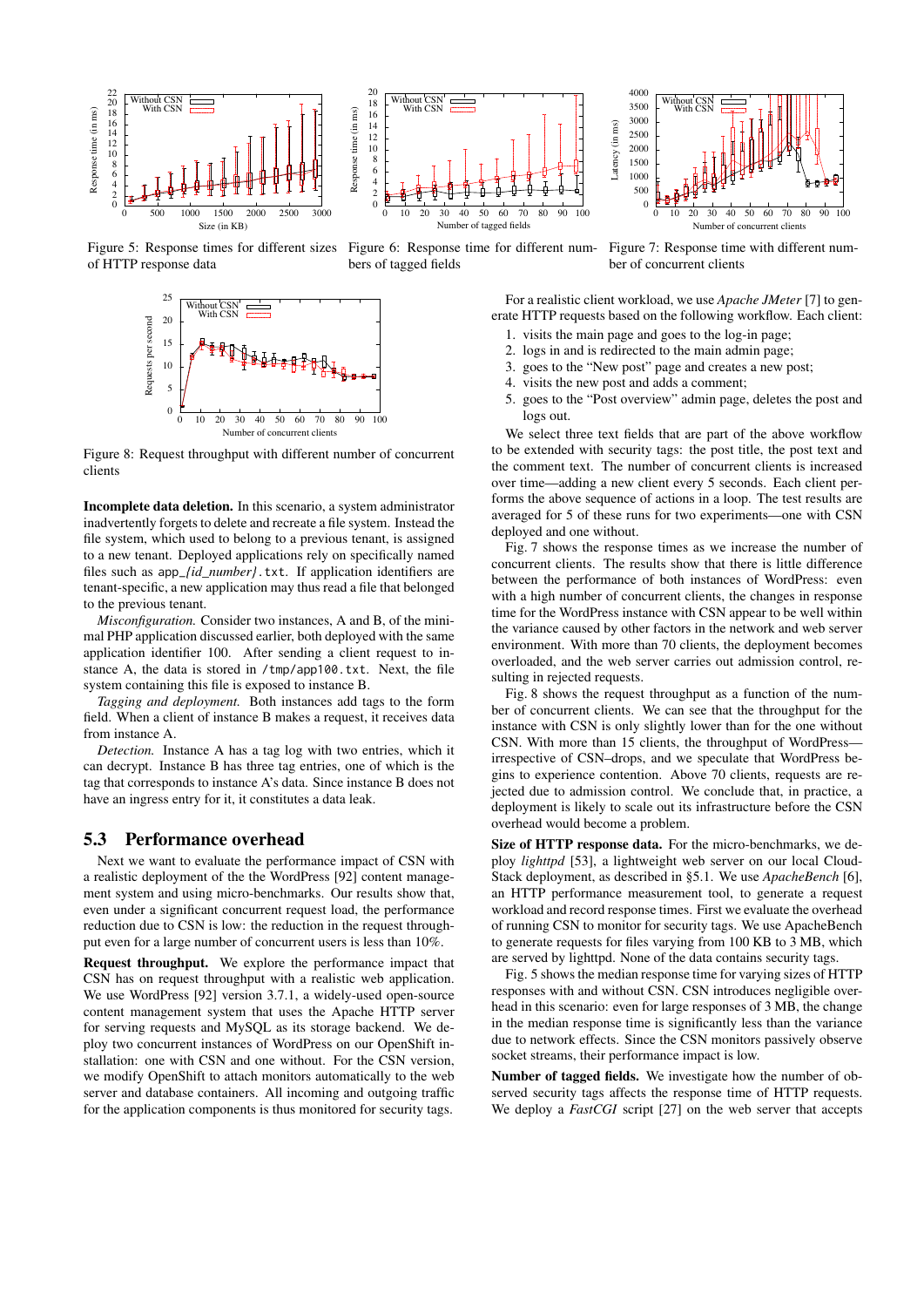an HTTP POST request and returns its form-field parameters and values in the HTTP response. The field values consist of random 50-byte strings. With CSN, each form field contains a security tag that is 357 bytes in size.

Fig. 6 shows the change in response times as the number of tagged fields increases. Even for an unrealistically large number of close to 100 tagged fields, the median response increases only by approximately 4.2 ms. The observed increase in latency is due to two effects: (i) each tag is seen twice by the monitor, which must process and record it in the tag log; and (ii) the relative size of tags compared to the rest of the field data is large—for larger field sizes, the processing of the tags is amortised as part of the overall cost of request handling.

# 6. RELATED WORK

The goal of CSN of improving tenant's trust of cloud platforms is shared by work on remote attestation and accountability. Its tagbased approach to monitoring data flows is related to information flow control techniques, encryption and digital watermarking. We now survey this related work in more detail.

Remote attestation enables users to verify the precise version of software installed on a remote machine. Most remote attestation systems rely on cryptographic hardware support in the form of a *Trusted Platform Module (TPM)* [90] to securely bootstrap the infrastructure [79]. Proposals for software-based attestation target simple devices [86] or cannot be used over wide-area networks [85].

Remote attestation has several drawbacks as a mechanism for preventing data leakage. First, it hinders the management flexibility of cloud providers, making it harder to apply software upgrades, patches or configuration changes [44]. Some approaches such as Excalibur [80] attempt to overcome this issue by using high-level attribute-based attestation instead of hashes, but this limits a tenant's ability to catch misconfigurations. In contrast, CSN does not interfere with current management practices of cloud providers.

Second, it requires cloud providers to expose internals of their infrastructure. For commercial or security reasons, cloud providers are reluctant to do so [80, 78]. EVE [50] is an attestation-like approach for verifying the execution of cloud-hosted web applications that avoids these concerns. It models web applications as object stores and uses a collaborative probing mechanism to detect intra-tenant inconsistencies, which is different from our focus on inter-tenant data leakage. In general, CSN avoids disclosing exact configuration details.

Other work has used attestation to improve security in virtualised environments [33, 70]. An important issue is to minimise vulnerabilities in the *trusted computing base (TCB)*. Proposed techniques include exploiting new hardware protection capabilities in AMD and Intel processors [56], reducing the size of the TCB [99] and narrowing the VM management interface [61]. This helps prevent malicious users from compromising the security of the cloud platform, but is orthogonal to our goal of detecting errant data leakage.

Accountability. CSN can be viewed as a mechanism for improving the accountability [94, 95] of cloud platforms with respect to data leakage. Early work on accountability investigated applicationspecific techniques for ensuring integrity of network storage services [96] and peer-to-peer systems [57].

*PeerReview* [43] is a technique for ensuring accountability in distributed systems. By keeping a secure record of the messages exchanged between components, PeerReview detects when a component's behaviour deviates from that of a given reference implementation. However, PeerReview assumes deterministic components, which is challenging in cloud environments.

To work around this limitation, Haeberlen et al. [42] propose *accountable virtual machines (AVMs)*. AVMs record all external communication and non-deterministic input of applications in a tamperevident log. To check for misbehaviour, auditors replay inputs from the log on a reference VM—a heavyweight process.The same authors argue that accountability in cloud computing is important, but note that existing techniques do not address data leakage [41].

Information flow control (IFC) techniques have been employed in a variety of contexts, including at the OS [97, 52], middleware [58] and language levels [93, 67], databases [82] and in distributed settings [98].

SilverLine [60] is an IFC system for ensuring data and network isolation in cloud services. Tenant-provided policy is used to label data, which SilverLine leverages to provide strong enforcement guarantees in addition to data-flow tracking. However, SilverLine relies on a modified OS kernel, does not present performance results and does not allow tenants to check whether it is working correctly. In general, CSN differs from work on IFC in that it attempts to *detect* data leakage but not *prevent* it. It therefore has lower runtime overhead and avoids substantial modification of applications, OS kernels, databases or hypervisors. It also permits tenants to check the operation of monitors.

Closer to our approach is CloudFence [68], which uses binary byte-level taint tracking and an append-only audit log to monitor the propagation of user data in a cloud environment. Finergranularity tracking means CloudFence can detect a wider range of data leaks than CSN but at the cost of a higher performance penalty: CloudFence reduces the request throughput for a CPU-bound web application by an order of magnitude, compared to the negligible performance impact of CSN.

Ganjali and Li [32] use IFC to deter malicious administrators in cloud environments. Their system records all data flows between VMs and administrators in a secure audit log. Unlike CSN, they focus on detecting malicious behaviour and not accidental data leaks.

Shu and Yao [87] propose a fuzzy fingerprinting technique to detect undesirable data flows without requiring a plaintext database of sensitive data. CSN differs in its goal of detecting inter-tenant data leakage—e.g. it must distinguish between genuine data leaks and data of different tenants that is coincidentally the same.

Data Marking techniques for multimedia [46] and relational data [4] involve perturbing data in a way that is difficult to detect, without affecting application semantics. In contrast CSN does not try to hide the presence of its markers from users.

Encryption Functionally encryptable data can be extracted automatically and encrypted without impacting application semantics as demonstrated in Silverline et al. [76]. However, if data remains sensitive for years, even leaks of encrypted data may be undesirable [88]. Since data in CSN remains unencrypted, there is less overhead, and applications can perform additional operations on tagged data such as keyword search.

# 7. CONCLUSIONS

In complex cloud environments, data leakage due to accidental misconfigurations and bugs in cloud platforms increases. Prior proposals to prevent data leakage constrain cloud providers in their management activities or introduce a large performance overhead.

Instead, we described *CloudSafetyNet (CSN)*, a lightweight approach for monitoring data propagation in PaaS clouds in order to discover data leakage between tenants. CSN adds security tags to a subset of all client HTTP request fields and uses a set of monitors to observe the propagation of tags, discovering data leakage. CSN can increase the confidence of tenants that their data remains iso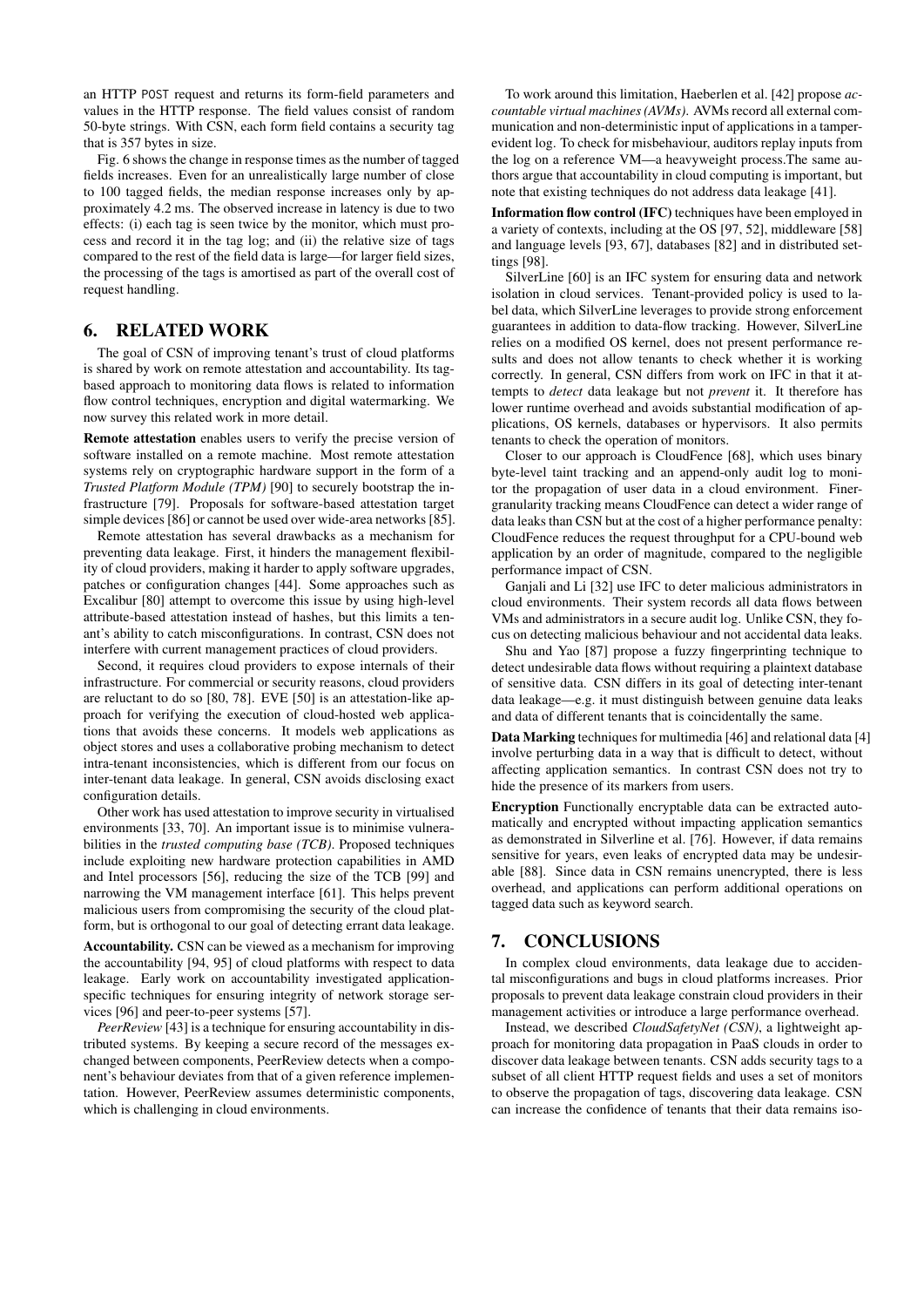lated and is compatible with a wide range of PaaS platforms while requiring only minimal changes to existing cloud environments.

# 8. ACKNOWLEDGEMENT

This work was supported by grant EP/K008129/1("CloudSafetyNet: End-to-End Application Security in the Cloud") from the UK Engineering and Physical Sciences Research Council (EPSRC).

# 9. ADDITIONAL AUTHORS

#### 10. REFERENCES

- [1] National vulnerability database. http://nvd.nist.gov/.
- [2] Open source vulnerability database. http://osvdb.org/.
- [3] Secunia. http://secunia.com/community/advisories/.
- [4] AGRAWAL, R., AND KIERNAN, J. Watermarking relational databases. In *VLDB* (2002).
- [5] AMAZON. AWS security center. http://aws.amazon.com/elasticloadbalancing/, 2014.
- [6] APACHEBENCH. Apache HTTP server benchmarking tool. http:
- //httpd.apache.org/docs/2.2/programs/ab.html.
- [7] APACHEJMETER. https://jmeter.apache.org/.
- [8] APPARMOUR. http: //wiki.apparmour.net/index.php/Documentation/.
- [9] APPSCALE. Add namespacing to Memcache. http://code. google.com/p/appscale/issues/detail?id=172, 2010.
- [10] APPSCALE. Change AppServer to prevent file system access. http://code.google.com/p/appscale/issues/ detail?id=167, 2010.
- [11] APPSCALE. Autoscaling in AppScale. http://www.appscale.com/blog/2013/11/02/ autoscaling-in-appscale/, 2013.
- [12] BANGA, G., DRUSCHEL, P., AND MOGUL, J. C. Resource containers: A new facility for resource management in server systems. In *OSDI* (1999).
- [13] BLOOM, B. H. Space/time trade-offs in hash coding with allowable errors. *Communications of the ACM 13*, 7 (1970).
- [14] CHOHAN, N., BUNCH, C., PANG, S., ET AL. Appscale: Scalable and open appengine application development and deployment. In *Cloud Computing*. Springer, 2010.
- [15] CLOUD SECURITY ALLIANCE. Cloud computing vulnerability incidents: A statistical overview. http://goo.gl/oaQYaH, 2013.
- [16] CLOUDFOUNDRY. https://www.cloudfoundry.com/, 2014.
- [17] CLOUDSTACK. http://cloudstack.apache.org/, 2014.
- [18] COMPUTERWEEKLY. Cloud revenues to touch \$20bn by 2016 with PaaS as the fastest growing segment. http://goo.gl/spqRMF, 2013.
- [19] DAWSON, G., AND DAWSON, M. Introduction to Java Multitenancy. https://www.ibm.com/developerworks/ java/library/j-multitenant-java/, 2013.
- [20] DEIS. http://deis.io, 2014.
- [21] DIGITALOCEAN. Digital Ocean API is not told to scrub (securely delete) VM on destroy. https://github.com/fog/fog/issues/2525, 2013.
- [22] DOCKER. https://www.docker.io/, 2014.
- [23] DOKKU. https://github.com/progrium/dokku, 2014.
- [24] DOM. The Document Object Model. http://www.w3.org/, 2014.
- [25] DROPBOX. The Dropbox Blog: Yesterday's Authentication Bug. https://blog.dropbox.com/2011/06/yesterdaysauthentication-bug/, 2011.
- [26] EDGE, J. LSS: Secure Linux containers. https://lwn.net/Articles/515034/, 2012.
- [27] FASTCGI. http://www.fastcgi.com/, 2014.

2014.

- [28] FOFOU. http://blog.kowalczyk.info/software/fofou/.
- [29] FOUNDATION, A. S. Apache module mod\_so, LoadFile directive. http://httpd.apache.org/docs/2.2/mod/mod\_so.html,
- [30] FSISAC. Financial services information sharing and analysis center. https://www.fsisac.com, 2014.
- [31] GAL-OR, E., AND GHOSE, A. The economic incentives for sharing security information. *Information Systems Research 16*, 2 (2005).
- [32] GANJALI, A., AND LIE, D. Auditing cloud management using information flow tracking. In *ACM workshop on Scalable trusted computing* (2012).
- [33] GARFINKEL, T., PFAFF, B., CHOW, J., ET AL. Terra: A virtual machine-based platform for trusted computing. *ACM SIGOPS Operating Systems Review 37* (2003).
- [34] GARRETT, J. J. Ajax: A new approach to web applications. http://www.adaptivepath.com/ideas/ajax-newapproach-web-applications/, 2005.
- [35] GENTRY, C. Fully homomorphic encryption using ideal lattices. In *STOC* (2009).
- [36] GOOGLE. Google AppEngine. https://developers.google.com/appengine/, 2014.
- [37] GOOGLE. Google AppEngine Memcache Java API overview. https://developers.google.com/appengine/ docs/java/memcache/, 2014.
- [38] GOOGLE. Implementing multitenancy using namespaces. https://developers.google.com/appengine/docs/ java/multitenancy/multitenancy, 2014.
- [39] GOOGLE. The JRE class white list. https://developers. google.com/appengine/docs/java/jrewhitelist, 2014.
- [40] GOOGLE. Storing data in Google AppEngine. https://developers.google.com/appengine/docs/ python/storage, 2014.
- [41] HAEBERLEN, A. A case for the accountable cloud. *ACM SIGOPS Operating Systems Review 44*, 2 (2010).
- [42] HAEBERLEN, A., ADITYA, P., RODRIGUES, R., AND DRUSCHEL, P. Accountable virtual machines. *OSDI* (2010).
- [43] HAEBERLEN, A., KOUZNETSOV, P., AND DRUSCHEL, P. PeerReview: practical accountability for distributed systems. *ACM SIGOPS Operating Systems Review 41*, 6 (2007).
- [44] HALDAR, V., CHANDRA, D., AND FRANZ, M. Semantic remote attestation: a virtual machine directed approach to trusted computing. In *USENIX Virtual Machine Research and Technology Symposium* (2004).
- [45] HAPROXY. http://haproxy.1wt.eu, 2014.
- [46] HARTUNG, F., AND KUTTER, M. Multimedia watermarking techniques. *Proceedings of the IEEE 87*, 7 (1999).
- [47] HAYDEN, M. http://stopdisablingselinux.com/, 2014.
- [48] IDG ENTERPRISE. Cloud computing survey. http://goo.gl/hGDus0, 2012.
- [49] ITISAC. Information technology information sharing and analysis center. http://www.it-isac.org, 2014.
- [50] JANA, S., AND SHMATIKOV, V. EVE: Verifying correct execution of cloud-hosted web applications. In *HotCloud* (2011).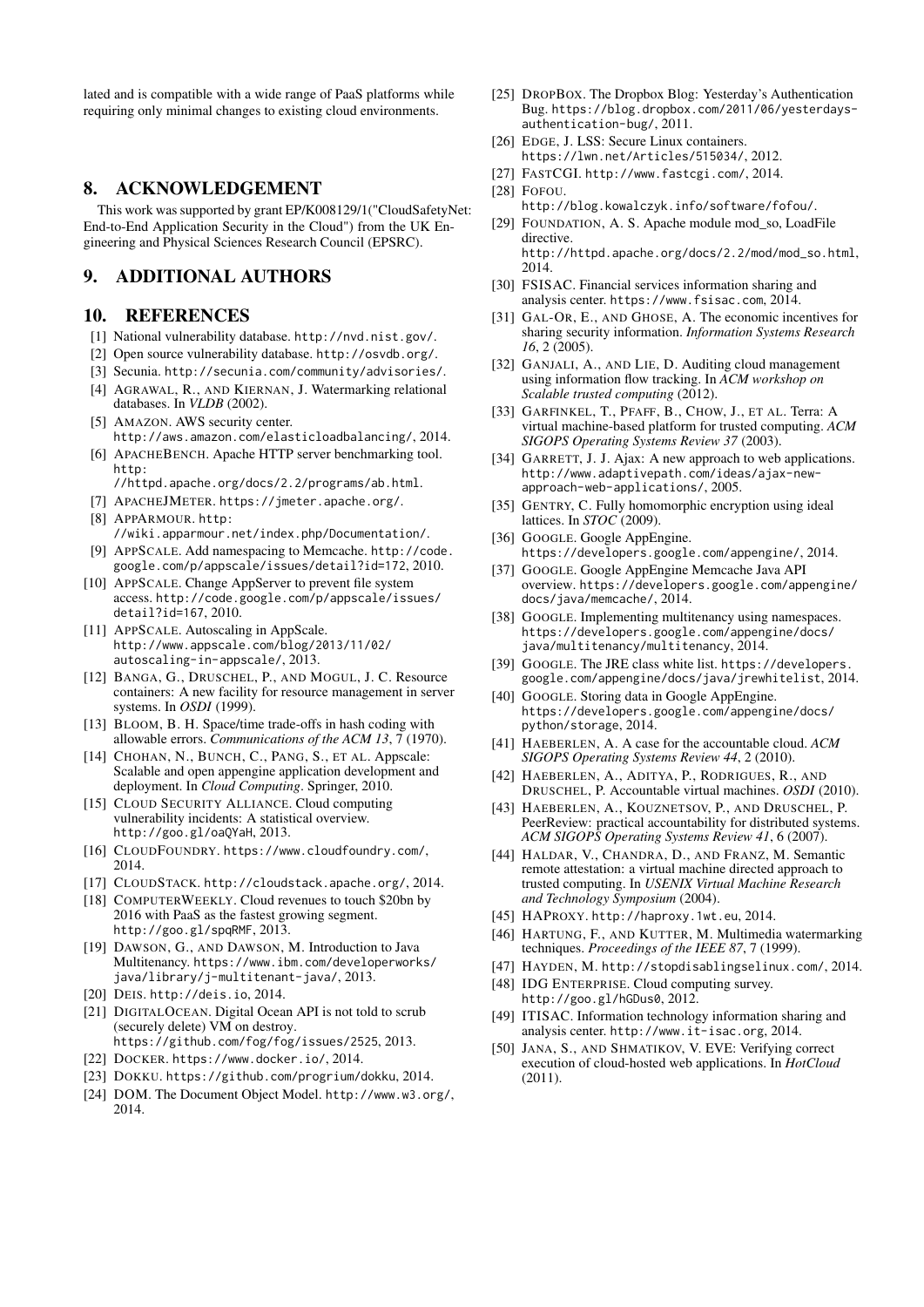- [51] KERRISK, M. Namespaces in operation, part 5: User namespaces. http://lwn.net/Articles/532593/, 2013.
- [52] KROHN, M., YIP, A., BRODSKY, M., ET AL. Information flow control for standard OS abstractions. *ACM SIGOPS Operating Systems Review 41*, 6 (2007).
- [53] LIGHTTPD. http://www.lighttpd.net, 2014.
- [54] LXC. Linux Containers. http://linuxcontainers.org, 2014.
- [55] MARNIX DEKKER, DIMITRA LIVERI, M. L. Incident reporting for cloud computing. http://www.enisa. europa.eu/activities/Resilience-and-CIIP/cloudcomputing/incident-reporting-for-cloud-computing, 2010.
- [56] MCCUNE, J. M., LI, Y., QU, N., ET AL. TrustVisor: efficient TCB reduction and attestation. In *IEEE Security and Privacy (S&P)* (2010).
- [57] MICHALAKIS, N., SOULÉ, R., AND GRIMM, R. Ensuring content integrity for untrusted peer-to-peer content distribution networks. In *NSDI* (2007).
- [58] MIGLIAVACCA, M., PAPAGIANNIS, I., EYERS, D. M., SHAND, B., BACON, J., AND PIETZUCH, P. Distributed middleware enforcement of event flow security policy. In *Middleware* (2010).
- [59] MORGAN, A. G., AND KUKUK, T. The Linux-PAM System Administrator's Guide. http://www.linuxpam.org/Linux-PAM-html/Linux-PAM%5FSAG.html, 2010.
- [60] MUNDADA, Y., RAMACHANDRAN, A., AND FEAMSTER, N. SilverLine: data and network isolation for cloud services. In *HotCloud* (2011).
- [61] MURRAY, D. G., MILOS, G., AND HAND, S. Improving Xen security through disaggregation. In *VEE* (2008).
- [62] OPENSHIFT. https://www.openshift.com/, 2014.
- [63] OPENSHIFT. External load balancing in OpenShift. http://goo.gl/aLZVQN, 2014.
- [64] OPENSHIFT. The future of OpenShift and Docker containers. https://www.openshift.com/blogs/thefuture-of-openshift-and-docker-containers, 2014.
- [65] OPENSHIFT. OpenShift Gears. http://openshift.github.io/documentation/oo\_ system\_architecture\_guide.html, 2014.
- [66] OPENVZ. http://openvz.org, 2014.
- [67] PAPAGIANNIS, I., MIGLIAVACCA, M., AND PIETZUCH, P. PHP Aspis: using partial taint tracking to protect against injection attacks. In *USENIX WebApps* (2011).
- [68] PAPPAS, V., KEMERLIS, V. P., ZAVOU, A., ET AL. CloudFence: data flow tracking as a cloud service. In *Research in Attacks, Intrusions, and Defenses*. Springer, 2013.
- [69] PCWORLD. Microsoft BPOS service hit with data breach. http://goo.gl/xLuPAZ, 2010.
- [70] PEREZ, R., SAILER, R., AND VAN DOORN, L. vTPM: virtualizing the trusted platform module. In *USENIX Security* (2006).
- [71] PETER LOSCOCCO, N. S. A. Integrating flexible support for security policies into the linux operating system. In *USENIX ATC* (2001).
- [72] PHAM, T. The importance of information-sharing in countering security threats. http://goo.gl/Iz4HmB, 2014.
- [73] PIDCRYPT. https://www.pidder.de/pidcrypt, 2014.
- [74] PONEMON INSTITUTE. Security of cloud computing providers study. http://goo.gl/SkT3Jx, 2011.
- [75] POPA, R. A., REDFIELD, C., ZELDOVICH, N., AND BALAKRISHNAN, H. Cryptdb: protecting confidentiality with encrypted query processing. In *SOSP* (2011).
- [76] PUTTASWAMY, K. P., KRUEGEL, C., AND ZHAO, B. Y. Silverline: toward data confidentiality in storage-intensive cloud applications. In *ACM Symposium on Cloud Computing* (2011).
- [77] REED, J. Following incidents into the cloud. http://www.sans.org/readingroom/whitepapers/incident/incidents-cloud-33619, 2010.
- [78] RISTENPART, T., TROMER, E., SHACHAM, H., AND SAVAGE, S. Hey, you, get off of my cloud: exploring information leakage in third-party compute clouds. In *CCS* (2009).
- [79] SAILER, R., ZHANG, X., JAEGER, T., AND VAN DOORN, L. Design and implementation of a TCG-based integrity measurement architecture. In *USENIX Security* (2004), vol. 13.
- [80] SANTOS, N., RODRIGUES, R., GUMMADI, K. P., AND SAROIU, S. Policy-sealed data: A new abstraction for building trusted cloud services. In *USENIX Security* (2012).
- [81] SCHIFFMAN, J., MOYER, T., VIJAYAKUMAR, H., ET AL. Seeding clouds with trust anchors. In *ACM workshop on Cloud computing security* (2010).
- [82] SCHULTZ, D., AND LISKOV, B. IFDB: decentralized information flow control for databases. In *EuroSys* (2013).
- [83] SCHWARTZ, E. J., AVGERINOS, T., AND BRUMLEY, D. All you ever wanted to know about dynamic taint analysis and forward symbolic execution (but might have been afraid to ask). In *IEEE Security and Privacy (S&P)* (2010).
- [84] SELINUX. Oddjob can't work. https://www.openshift. com/forums/openshift/oddjob-cant-work, 2012.
- [85] SESHADRI, A., LUK, M., SHI, E., ET AL. Pioneer: verifying code integrity and enforcing untampered code execution on legacy systems. *ACM SIGOPS Operating Systems Review 39*, 5 (2005).
- [86] SESHADRI, A., PERRIG, A., VAN DOORN, L., AND KHOSLA, P. Swatt: Software-based attestation for embedded devices. In *IEEE Security and Privacy (S&P)* (2004).
- [87] SHU, X., AND YAO, D. D. Data leak detection as a service. In *Security and Privacy in Communication Networks*. Springer, 2013.
- [88] SINGH, J., EYERS, D. M., AND BACON, J. Disclosure control in multi-domain publish/subscribe systems. In *DEBS* (2011).
- [89] TRUSTED COMPUTING GROUP. Collaborative defense. http://goo.gl/3A7Ke8, 2013.
- [90] TRUSTED COMPUTING GROUP. Trusted Platform Module (TPM). http://www.trustedcomputinggroup.org/, 2014.
- [91] W KUAN HON, C. M., AND WALDEN, I. *Cloud Computing Law*. OUP Oxford, 2013, ch. Negotiated Contracts for Cloud Services.
- [92] WORDPRESS. https://www.wordpress.com, 2014.
- [93] YIP, A., WANG, X., ZELDOVICH, N., AND KAASHOEK, M. F. Improving application security with data flow assertions. In *SOSP* (2009).
- [94] YUMEREFENDI, A. R., AND CHASE, J. S. Trust but verify: accountability for network services. In *ACM SIGOPS European workshop* (2004).
- [95] YUMEREFENDI, A. R., AND CHASE, J. S. The role of accountability in dependable distributed systems. In *HotDep* (2005).
- [96] YUMEREFENDI, A. R., AND CHASE, J. S. Strong accountability for network storage. *ACM Transactions on Storage (TOS) 3*, 3 (2007).